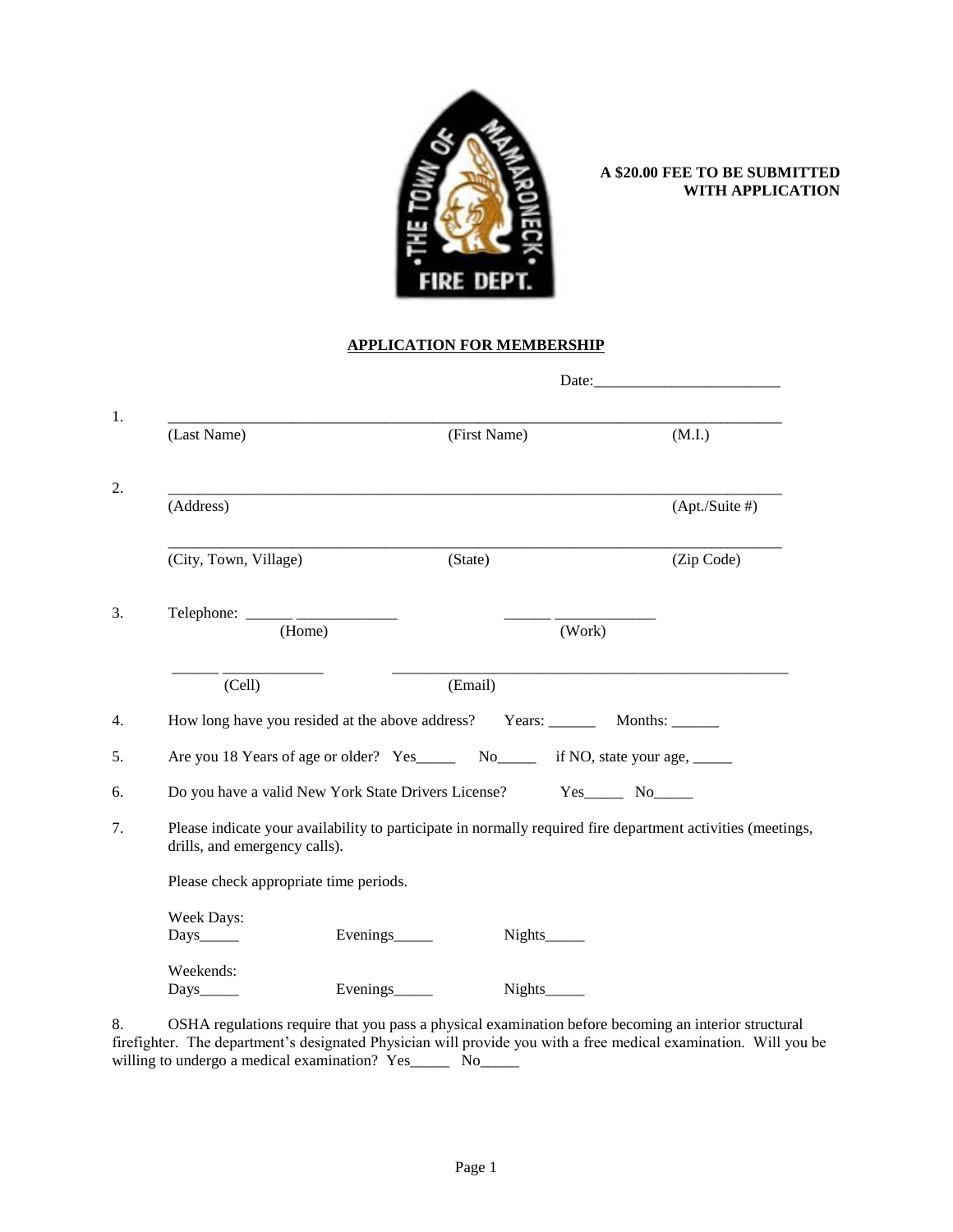|           |                                                                                                                                                                                                                               | (If more space is needed, please identify on attached sheet)                                                                                                                                          |
|-----------|-------------------------------------------------------------------------------------------------------------------------------------------------------------------------------------------------------------------------------|-------------------------------------------------------------------------------------------------------------------------------------------------------------------------------------------------------|
|           |                                                                                                                                                                                                                               | Have you ever been a member of the United States Armed Forces? Yes_______ No______                                                                                                                    |
|           |                                                                                                                                                                                                                               | If the answer is "Yes", did you receive a dishonorable discharge? Yes_____ No_____                                                                                                                    |
|           | membership decision.                                                                                                                                                                                                          | Dishonorable discharge is not an absolute bar to membership. This and other factors will affect a final                                                                                               |
|           | last page (include service branch and service dates).                                                                                                                                                                         | If the above answer is "Yes", give complete details in the space provided for additional information on the                                                                                           |
|           |                                                                                                                                                                                                                               |                                                                                                                                                                                                       |
|           | the attached sheet.<br>least 3 years.                                                                                                                                                                                         |                                                                                                                                                                                                       |
|           |                                                                                                                                                                                                                               |                                                                                                                                                                                                       |
| A.        |                                                                                                                                                                                                                               | Have you ever been convicted of a felony or misdemeanor? Yes No If "Yes" give details on<br>Please list three personal references, other than members of this organization, who have known you for at |
|           |                                                                                                                                                                                                                               |                                                                                                                                                                                                       |
| <b>B.</b> |                                                                                                                                                                                                                               |                                                                                                                                                                                                       |
| C.        | Name: Name and the second contract of the second contract of the second contract of the second contract of the second contract of the second contract of the second contract of the second contract of the second contract of | Tel. $#_$                                                                                                                                                                                             |
|           |                                                                                                                                                                                                                               |                                                                                                                                                                                                       |
|           | Please list the names of any acquaintances that are members of this organization:                                                                                                                                             |                                                                                                                                                                                                       |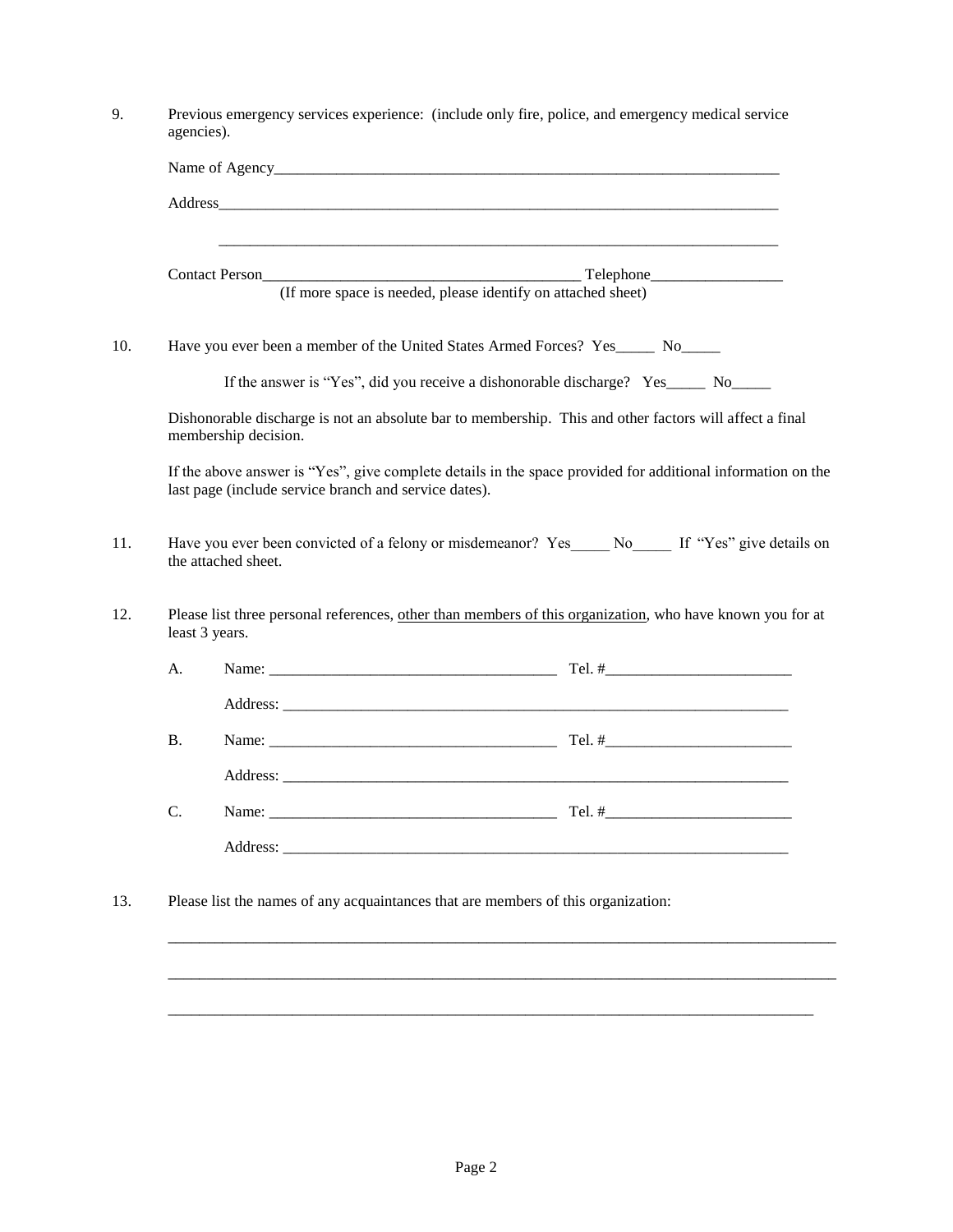## ADITTIONAL INFORMATION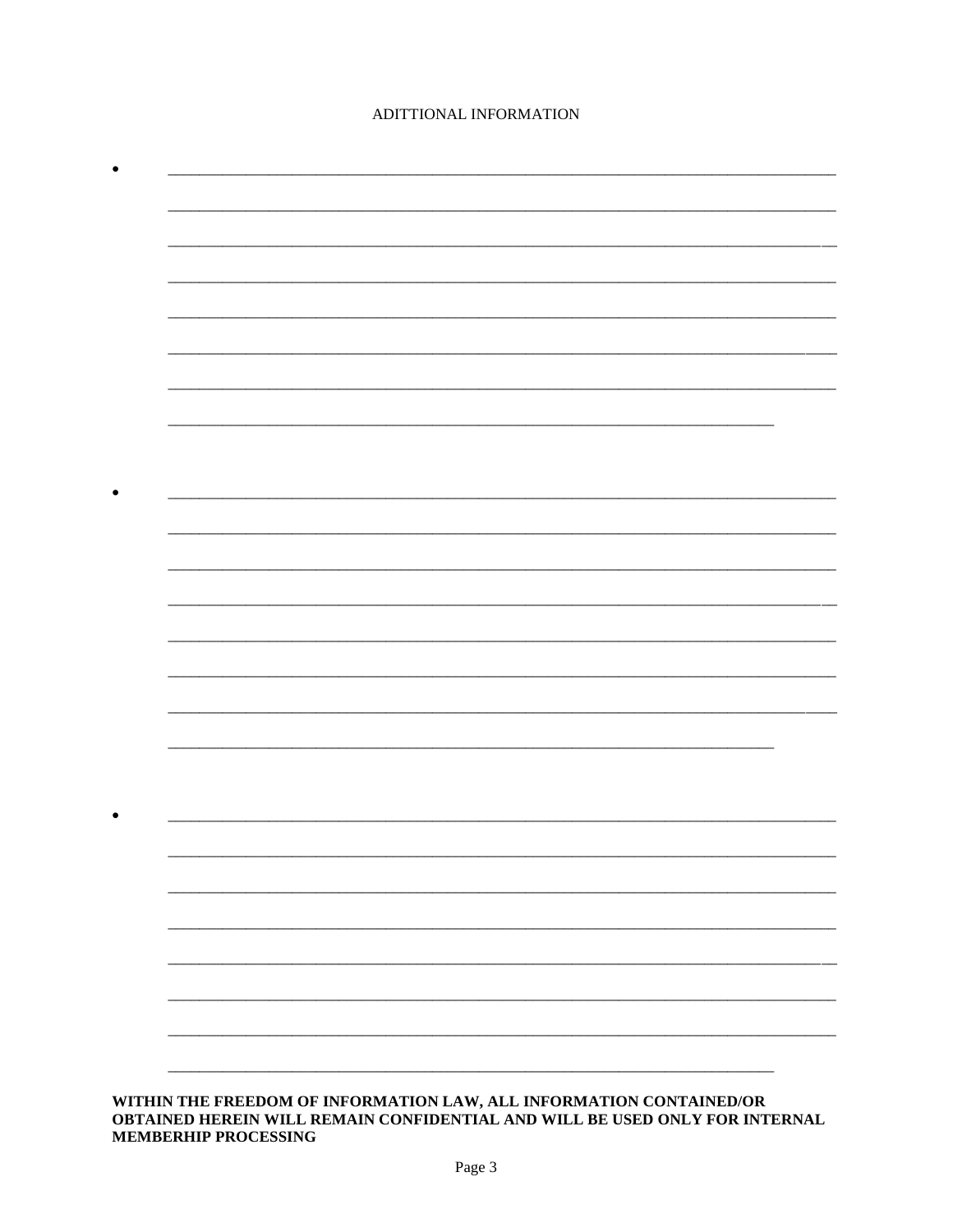# IN WITNESS WHEREOF, THIS APPLICATION HAS BEEN SUBSCRIBED THIS\_\_\_\_\_\_\_\_\_\_DAY OF\_\_\_\_\_\_\_\_\_\_\_,\_\_\_\_\_\_ BY THE UNDERSIGNED APPLICANT WHO AFFIRMS THAT THE STATEMENTS MADE HEREIN ARE TRUE UNDER THE PENALTIES OF PERJURY.

| PARENT/GUARDIAN SIGNATURE (If 16 or 17 years old) |
|---------------------------------------------------|
|                                                   |
|                                                   |
|                                                   |

### PRIVACY NOTIFICATION

Section 94 of the Public Officers Law (Personal Privacy Protection Law) requires that you be notified of the following facts when information which will be maintained in a record system is collected from you.

The authority to request and confirm personal information about you is found in article 6 of the Executive Law.

The information will:

be used to determine your qualifications for the position for which you are applying;

be released to the fire chief and your potential supervisors; and

be maintained in your personnel file (if you become a fire company member) or in our resume file for six months (if you are not a fire company member).

Failure to provide the information or authorization will result in your application not being considered for membership.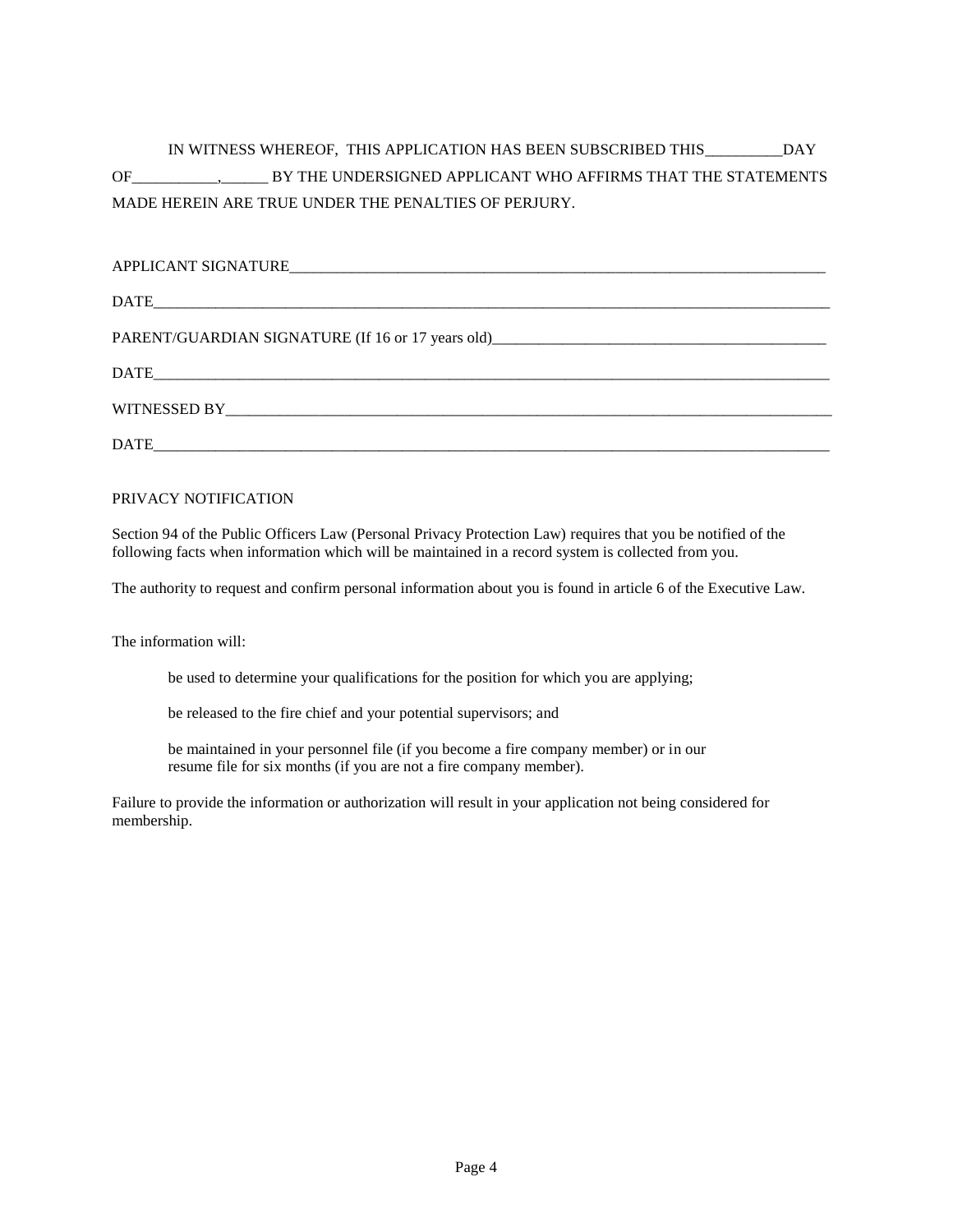## **ALL APLICANTS AGES 16 AND 17 MUST COMPLETE THE BELOW SECTION**

# **Parental Consent**

**The undersigned acknowledge that they are aware that firefighting and related activities such as drills and training are inherently dangerous activities. Participants in these activities are exposed to risk of injury and.**

Applicant: \_\_\_\_\_\_\_\_\_\_\_\_\_\_\_\_\_\_\_\_\_\_\_\_\_\_\_\_\_\_\_\_\_\_\_ Parent/Guardian: \_\_\_\_\_\_\_\_\_\_\_\_\_\_\_\_\_\_\_\_\_\_\_\_\_\_\_

# **Contract of Understanding**

I and my son/daughter have read ALL of the Junior Firefighter Guidelines and understand the guidelines set up to outline the purpose of the Junior Firefighters. I and my son/daughter understand that Junior Firefighters serve as supporters of the Town of Mamaroneck Firefighters to learn the basics of Firefighting and to prepare to become a full member at the age of 18. I and my son/daughter understand that Junior Firefighters are to follow all instructions from members of the TMFD and that the general standard of conduct is to act in the manner of a professional. I and my son/daughter understand that he/she is expected to be courteous and respectful of other members (Junior and Regular) and to all citizens as they are representing the Town of Mamaroneck Fire Department. I and my son/daughter understand there is a "zero tolerance" policy regarding drug and alcohol use. I and my son/daughter understand that by signing this Contract of Understanding we are declaring that any violation of the guidelines is grounds for immediate dismissal. I and my son/daughter understand that any acts that violate the guidelines and that are illegal by state law will be referred to the Town of Mamaroneck Fire Department.

**\_\_\_\_\_\_\_\_\_\_\_\_\_\_\_\_\_\_\_\_\_\_\_\_\_\_\_\_\_\_\_\_\_\_\_\_\_\_\_\_\_ \_\_\_\_\_\_\_\_\_\_\_\_\_\_\_\_\_\_\_\_\_\_\_\_\_\_\_\_\_\_\_\_\_\_\_\_** Junior Firefighter Applicant Signature and Date Parent/Guardian Signature and Date

# **Acknowledge Receipt of Operating Procedure**

I acknowledge that I and my son/daughter have received a copy of the Town of Mamaroneck Fire Department Junior Firefighter Standard Operating Procedure and have reviewed them prior to signing these documents.

**\_\_\_\_\_\_\_\_\_\_\_\_\_\_\_\_\_\_\_\_\_\_\_\_\_\_\_\_\_\_\_\_\_\_\_\_\_\_\_\_\_ \_\_\_\_\_\_\_\_\_\_\_\_\_\_\_\_\_\_\_\_\_\_\_\_\_\_\_\_\_\_\_\_\_\_\_\_** Junior Firefighter Applicant Signature and Date Parent/Guardian Signature and Date

I acknowledge that the above received a copy of the Town of Mamaroneck Fire Department Junior Firefighter Standard Operating Procedure.

**\_\_\_\_\_\_\_\_\_\_\_\_\_\_\_\_\_\_\_\_\_\_\_\_\_\_\_\_\_\_\_\_\_\_\_\_\_\_\_\_\_** Fire Chief Signature and Date